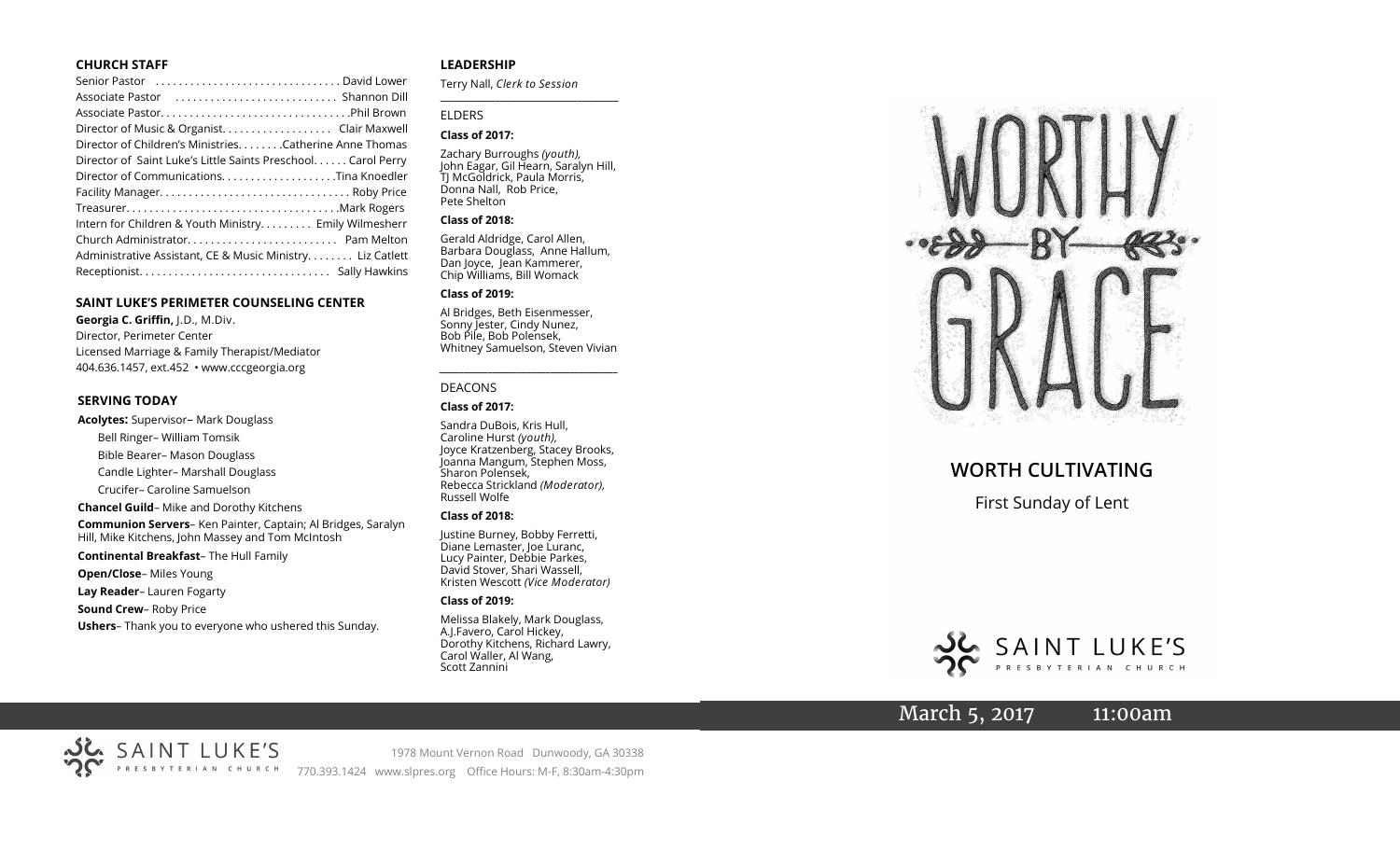

1978 Mount Vernon Road • Dunwoody, Georgia 30338 770.393.1424 • www.slpres.org

#### **March 5, 2017**  First Sunday of Lent

**Liturgical Color:** White *White is used for special Sundays such as Communion Sunday.*

*The rose is given to the Glory of God and in celebration of Rex David Gallagher, born January 6, 2017. He is the son of Gregg and Bonnie Gallagher and has a big sister, Joy, who is 16 months old.*

## **SUNDAY SCHEDULE**

8:30am Chapel Communion Service 9:30am Sunday School 11:00am Sanctuary Worship Service *Nursery available at all services and Sunday School.*

## MISSION

Responding to God's call and empowered by the Holy Spirit, we invite all to join us in knowing, serving, and sharing Jesus Christ here and around the world.

VISION

To be a beacon of faith, hope, and love– every member an active disciple in Christ's ministry.

#### **WELCOME, GUESTS!**  We are delighted you are worshipping with us.

**DURING** the Welcome, please print the requested information on the Friendship Pad and pass the Friendship Pad down the pew.

**AFTER** the worship service, please join us outside the Sanctuary where our Pastors or a church officer will be available to answer questions and provide you with a loaf of freshly -baked bread.

**FOR MORE** information about our programs, ministries or membership, please contact one of our Pastors at 770.393.1424, or visit our website: slpres.org.

# **THAT ALL MAY WORSHIP**

**ASSISTIVE** A hearing loop is accessible by switching hearing aids to T-coil. Also, large print hymnals and back cushions are available. Please contact an usher for further assistance.

**CHILDREN** are a precious part of our church family, and we welcome them in worship. Worship notebooks and activity packets are available on the back ledges of the sanctuary for preschool and elementary ages. Each week, children are invited to walk up for an age-appropriate message during "Tell Us Our Story." After that time, they may remain in worship, go to Faithful Friends (K-2nd) or go to child care (PreK and younger).

**GIRL SCOUT SUNDAY**—Please register ASAP *even if your scout is not able* to participate in the Girl Scout Sunday activity, which is on Mar. 12th. We'd like to recognize all of Saint Luke's Girl Scouts. Daisies through Ambassadors are needed to help with the Continental Breakfast and worship service on the 12th, contact Cailin Thelen ([cailinthelen@gmail.com\)](mailto:cailinthelen@gmail.com) for more information.

**AARP SMART DRIVER COURSE**—Refresh your driving skills with the AARP Smart Driver Course. This course will be held at Saint Luke's on Tues., Mar. 14 from 9:30am-4pm. Please contact Maria Barnhart with the Dunwoody Woman's Club at 770.399.5204 to register. \$15 for AARP members, \$20 for non-members. For more information about the course, please visit www. aarp.org/drive.

**FAITH AND FILM**—Fri., Mar. 17. A pot luck dinner begins at 7pm. The group will be viewing "Homeless to Harvard". Based on a true story; Liz Murray is a young girl who is taken care of by her loving, but drug-addicted parents. Liz becomes homeless at 15 and after a tragedy comes upon her, she begins her work to finish high school. For more info. & to sign up for a meal item, please contact Josh Nunez at [faithandfilm.saintlukes@gmail.com.](mailto:faithandfilm.saintlukes@gmail.com)

**SUPPER CLUB**—Sat., Mar. 25. Come join with fellow Saint Luke's couples or singles for a potluck style dinner at a member's home! It's a great way to reconnect with old friends or meet new friends by sharing food, fellowship, and fun. The date is Saturday, March 25th around 7pm. Sign up on the poster in the lobby to host or participate. Call Fern Mitropoulos (770-343-8996) or Donna Nall (404-964-6933) with any questions. Please RSVP by Monday, March 20th. Hope to see you there!

#### **MARRIAGE ENRICHMENT GROUP (MEG)** —

This group will meet on Sun., Mar.19. at 5pm in the Finch Room # 203. See you then.

**WEDDING GUILD SEEKS VOLUNTEERS**— This is on an as needed basis. Two helpers are needed per wedding day but would like to have a group of volunteers so the commitment is minimal. The next scheduled wedding is Apr. 22. For more details please contact Heather Grafton at heather\_grafton@hotmail.com.

**COOL MOUNTAINS OF GUATEMALA**—In the middle of Atlanta's summer heat, please join our Mission Team on its' summer mission in Guatemala to build a stove, visit a school & plant trees with Mayan farmers. AIR-Guatemala is a long time partner with Saint Luke's and will handle ALL of the details except airline flights. Dates are June 4th-10th & we need to know by Mar. 15 if you plan to attend. Please contact Anne.Hallum@AIRGuatemala.org for more info. We will share our faith by planting HOPE.

**MEXICO MISSION TRIP**—July 9-15, Make plans to be a part of our annual mission trip to the Yucatan Peninsula of Mexico! We will work with an amazing Presbyterian church to help them expand their growing church facility. We stay in a great little hotel, eat yummy food, and share in the joy and fellowship of serving together! This experience is open to all church members ages 6<sup>th</sup> grade & up! We fly in/out of Cancun. Please contact Shannon Dill for more information at shannondill@slpres.org.

**THORNWELL MISSION TRIP**—The dates are set! July 20-22nd. The cost per adult is \$160; youth are supported by the proceeds from Tartan Trot. This year we will have to limit our size to 50 volunteers. Questions or to reserve your spot for this amazing mission trip, please contact Sally Shelton at sshelton@cwtvacations.com or 770-396-5156.

11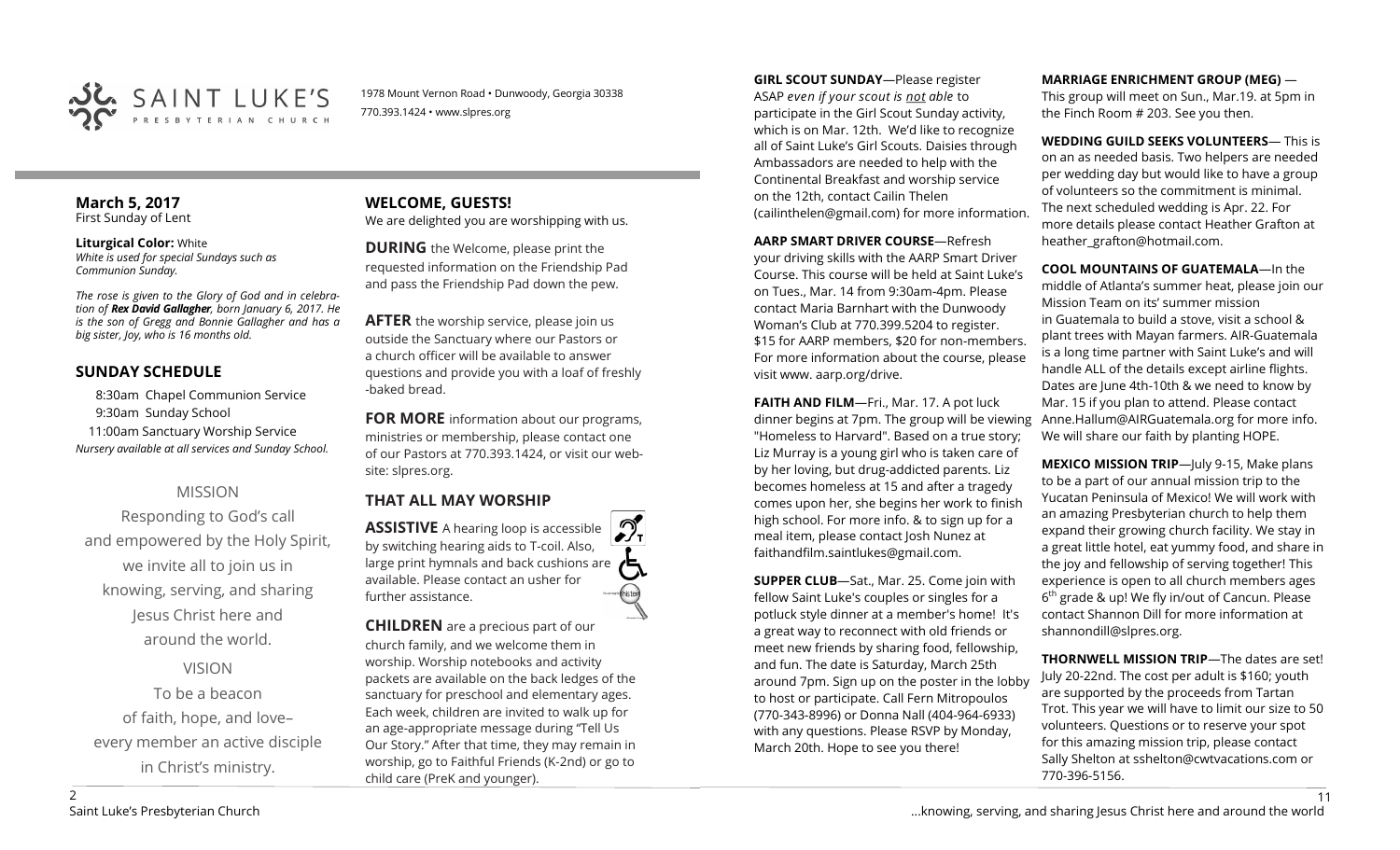# YOUTH MINISTRY

**Phil Brown philbrown@slpres.org / 770.393.1424 ext. 238 Emily Wilmesherr emilywilmesherr@slpres.org/ 770.393.1424 ext. 234**   $\_$  ,  $\_$  ,  $\_$  ,  $\_$  ,  $\_$  ,  $\_$  ,  $\_$  ,  $\_$  ,  $\_$  ,  $\_$  ,  $\_$  ,  $\_$  ,  $\_$  ,  $\_$  ,  $\_$  ,  $\_$  ,  $\_$  ,  $\_$  ,  $\_$  ,  $\_$ 

**YOUTH SUNDAY SCHOOL**– Meet in the youth room from 9:30-10:30am.

**YOUTH GROUP**– No Youth Group this week due to Hunger Walk.

**CHICK-FIL-A**– Next Tues., Mar. 7 at 7am all high schoolers are invited to meet at the Jett Ferry Chick-fil-A. If you need a ride to school please contact Phil by 8pm the night before.

#### **HONDURAS 2017**

Sat., June 17 – Sat., June 24. In an effort to expedite the process of purchasing airline tickets, we need those of you who plan to participate in the Honduras Mission Trip will go ahead and sign up and submit your deposit! Even if you can't get all the paperwork complete at the moment, simply provide the information asked for at this link: [http://slpres.org/honduras](http://slpres.org/honduras-2017/)-[2017/.](http://slpres.org/honduras-2017/) **We would like to have this information by this week.** PLEASE INCLUDE YOUR FULL NAME (first, middle, last) as it APPEARS ON YOUR PASSPORT. If you have any questions, email [shannondill@slpres.org.](mailto:shannondill@slpres.org)

#### **MARK YOUR CALENDARS**

Youth Sunday is April 30th.

# MUSIC MINISTRY

**Clair Maxwell clairmaxwell@slpres.org / 770.393.1424 ext. 227** 

#### **CHOIR REHEARSALS ON WEDNESDAYS:**

5:00-5:45 p.m. Cherub Choir, *Ages 4-5, Kelly Sloan, Director.* 

5:00-5:45 p.m. Westminster Choir, *Grades 1-5, Clair Maxwell, Director.* 

6:30-7:20 p.m. Festival Ringers, *Youth & Adults, Clair Maxwell, Director*

7:30-9:00 p.m. Chancel Choir, *Youth & Adults, Clair Maxwell, Director*

#### **INTERESTED IN JOINING THE CHOIR?**

All our choirs are open ensembles with no auditions or experience required. We work with your schedule, and would enjoy having you ! Talk to Clair Maxwell for more info.

\_\_\_\_\_\_\_\_\_\_\_\_\_\_\_\_\_\_\_\_\_\_\_\_\_\_\_\_\_\_\_\_\_\_\_\_\_\_\_\_\_\_\_\_\_\_\_\_\_\_\_\_\_\_\_\_\_\_\_\_\_\_\_\_\_\_\_\_\_\_\_\_\_\_\_\_\_\_\_\_\_\_\_\_\_\_\_\_\_\_\_\_\_\_\_\_\_\_\_\_

#### **MARK YOUR CALENDARS**

Atlanta Guitar Trio– Mar. 26, 4pm Chastain at Saint Luke's– Apr. 30, 6:30pm

# **In Preparation for Worship**

**"**God gathers the forgotten and the forsaken and calls us to be partners in the work of healing, wholeness, and holiness. God has wrapped us together as a covenant, woven us together as a fabric, and God empowers us through the mercies of Christ and the gifts of the Spirit to live a life of not forgetting, full of confidence that God does not forget us." *~Dr. Elna K. Solvang*

**Gathering Prayer**

**Prelude** Brethren, We Have Met To Worship *William Moore* 

**Chiming of the Hour**

## **Welcome and Announcements**

**Call to Worship\*** From Psalm 121

Leader: I lift up my eyes to the hills– from where will my help come?

**People: My help comes from the Lord, who made heaven and earth.**

- Leader: The One who keeps you will not slumber or sleep.
- **People: The Lord is your keeper; your shade at your right hand.**
- Leader: The sun shall not strike you by day, nor the moon by night.
- **People: The Lord will keep your going and coming in from this time on forevermore.**

## **Hymn #429\*** As A Chalice Cast of Gold *INWARD LIGHT*

## **Call to Confession\***

Leader: The Lord be with you. **People: And also with you.** Leader: Let us pray.

# **Prayer of Confession\***

**O God of grace,**

**You set before us a rich feast of blessing,** 

**but we are drawn to lesser things that cannot satisfy.**

**You call us to attend to the urgent needs of the world,** 

**but we indulge in our own desires.**

**Our ways are not your ways, and our thoughts do not ascend to your thoughts. Forgive us when we fall short of your claim upon our lives.**

**Disturb our complacency and quicken our desire for a more fruitful life,**

**following the One in whose name we pray, Jesus the Christ…**(*time for silent confession)*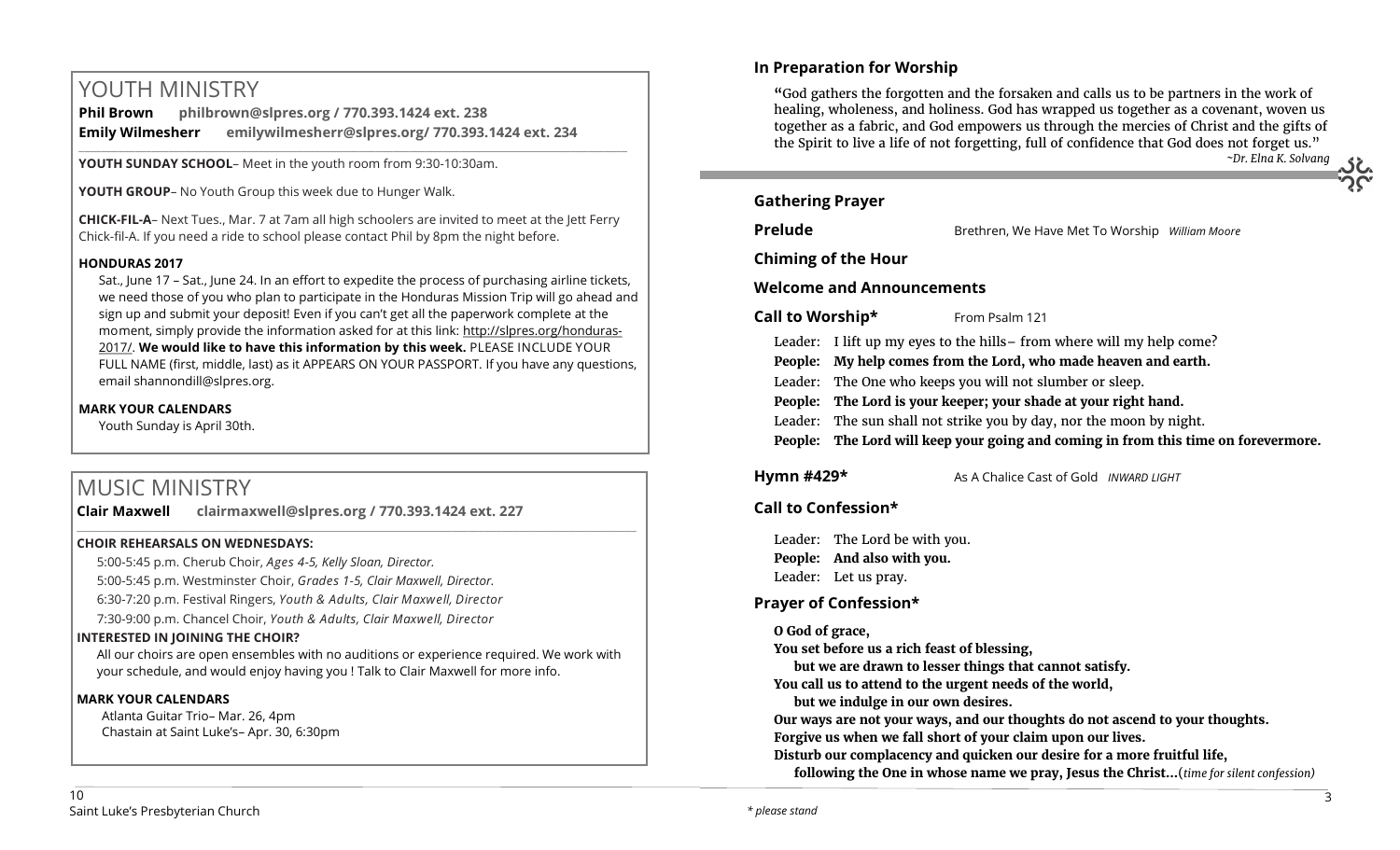Leader: Lord, in Your mercy, **People: Hear our prayer. Amen.**

## **Assurance of Forgiveness\***

**Song of Praise\*** In My Life Lord, Be Glorified *LORD BE GLORIFIED Stanza 1 of Hymn 468*

**In my life, Lord, be glorified; be glorified. In my life, Lord, be glorified today.**

## **Passing of the Peace of Christ\***

Leader: May the peace of Christ be with you. **People: And also with you.**

## **Prayer for Illumination Contract Contract Contract Contract Contract Contract Contract Contract Contract Contract Contract Contract Contract Contract Contract Contract Contract Contract Contract Contract Contract Contra**

## **Scripture Lesson** Luke 13:1-9, 31-35, *page 71 of the New Testament* Lauren Fogarty

Leader: The Word of the Lord.

**People: Thanks be to God.**

#### **Tell Us Our Story David Lower David Lower Story David Lower David Lower**

*Parents may take their children (through PreK) to our nursery, Room 120 in Sheppard Hall. Parents of children in K, 1st or 2nd grade may take them to Faithful Friends in The Harbor, Room 213.*

**Sermon** The "God's Speculative Investing" The David Lower

**Hymn #450\* Be Thou My Vision** *SLANE* 

**Affirmation of Faith\*** Apostles' Creed

**I believe in God, the Father Almighty,**

**Maker of heaven and earth,**

**and in Jesus Christ, His only Son, our Lord;**

**who was conceived by the Holy Ghost,** 

**born of the Virgin Mary, suffered under Pontius Pilate;** 

**was crucified, dead, and buried;**

**He descended into hell;** 

**the third day He rose again from the dead;**

# ADULT MINISTRY

**Shannon Dill shannondill@slpres.org / 770.393.1424 ext. 229** 

#### **ADULT SUNDAY SCHOOL**

Classes meet between the worship services, 9:30-10:30am Descriptions of current groups are available on our website (slpres.org) or http://bit.ly/AdultSundaySchool. Please join us!

#### **FRIDAY MORNING MEN'S BIBLE STUDY**

Fellowship and Bible study every Fri. from 6:40-8:00am in the Parlor with Dan Joyce.

 $\_$  ,  $\_$  ,  $\_$  ,  $\_$  ,  $\_$  ,  $\_$  ,  $\_$  ,  $\_$  ,  $\_$  ,  $\_$  ,  $\_$  ,  $\_$  ,  $\_$  ,  $\_$  ,  $\_$  ,  $\_$  ,  $\_$  ,  $\_$  ,  $\_$ 

#### **DISCIPLE SERIES**

The final study in the Series, *Christian Believer,* focuses on essential doctrines of the Christian faith & makes connections between the doctrine & daily living. Classes are Tues., 7-9pm.

#### **BIBLE STUDY: "WAYFARERS"**

Come join David, Shannon or Phil as this week's preacher leads a study of the scripture for the upcoming Sunday's worship. Wed. at 10am in the church library.

#### **MOM'S GROUP**

This group ( moms w/ children of all ages) meets on Wed., at 11am, Session Rm., through Mar. 15. Childcare provided for preschool age children with prior reservation– please let Shannon know by Mon. morning if childcare is needed for Wed.

# S P L A S H ! CHILDREN'S MINISTRIES

**Catherine Anne Thomas cathomas@slpres.org / 770.393.1424 ext. 228 \_\_\_\_\_\_\_\_\_\_\_\_\_\_\_\_\_\_\_\_\_\_\_\_\_\_\_\_\_\_\_\_\_\_\_\_\_\_\_\_\_\_\_\_\_\_\_\_\_\_\_\_\_\_\_\_\_\_\_\_\_\_\_\_\_\_\_\_\_\_\_\_\_\_\_\_\_\_\_\_\_\_\_\_\_\_\_\_\_\_\_\_\_\_\_\_\_\_\_\_\_\_\_\_\_\_\_** 

#### **LENT LINKS**

Make sure to get your LENT LINK chain, it has a faith based daily activity to accomplish at home. Please one chain per family for our families with children.

#### **MAKER FUN FACTORY**

Get Geared Up for Vacation Bible School! The opening whistle will sound on Mon., June 12 and the gates close on Thur., June 15. On line registration via the Saint Luke's website is open and there is a discount if you register before Apr. 15. Also, this Sunday, volunteer sign up sheets will be in the lobby!

#### **SAINT LUKE'S WELCOME WAGON**

We are seeking individuals to join the Children's Ministries Welcome Wagon Hospitality ministry on Sunday mornings. It's fun, easy and a great way to get to know families with children at Saint Luke's. The commitment is small but the payoff is huge! Please email cathomas@slpres.org to say "Sign me up!"

#### **FAITHFUL FRIENDS**

Please consider signing up for this wonderful and fulfilling ministry. Please see Catherine Anne for information about the commitment. Here is the link to sign up. [https://m.signupgenius.com/#!/showSignUp/20F0444A9AF2FA13](https://m.signupgenius.com/#!/showSignUp/20F0444A9AF2FA13-faithful3)-faithful3 .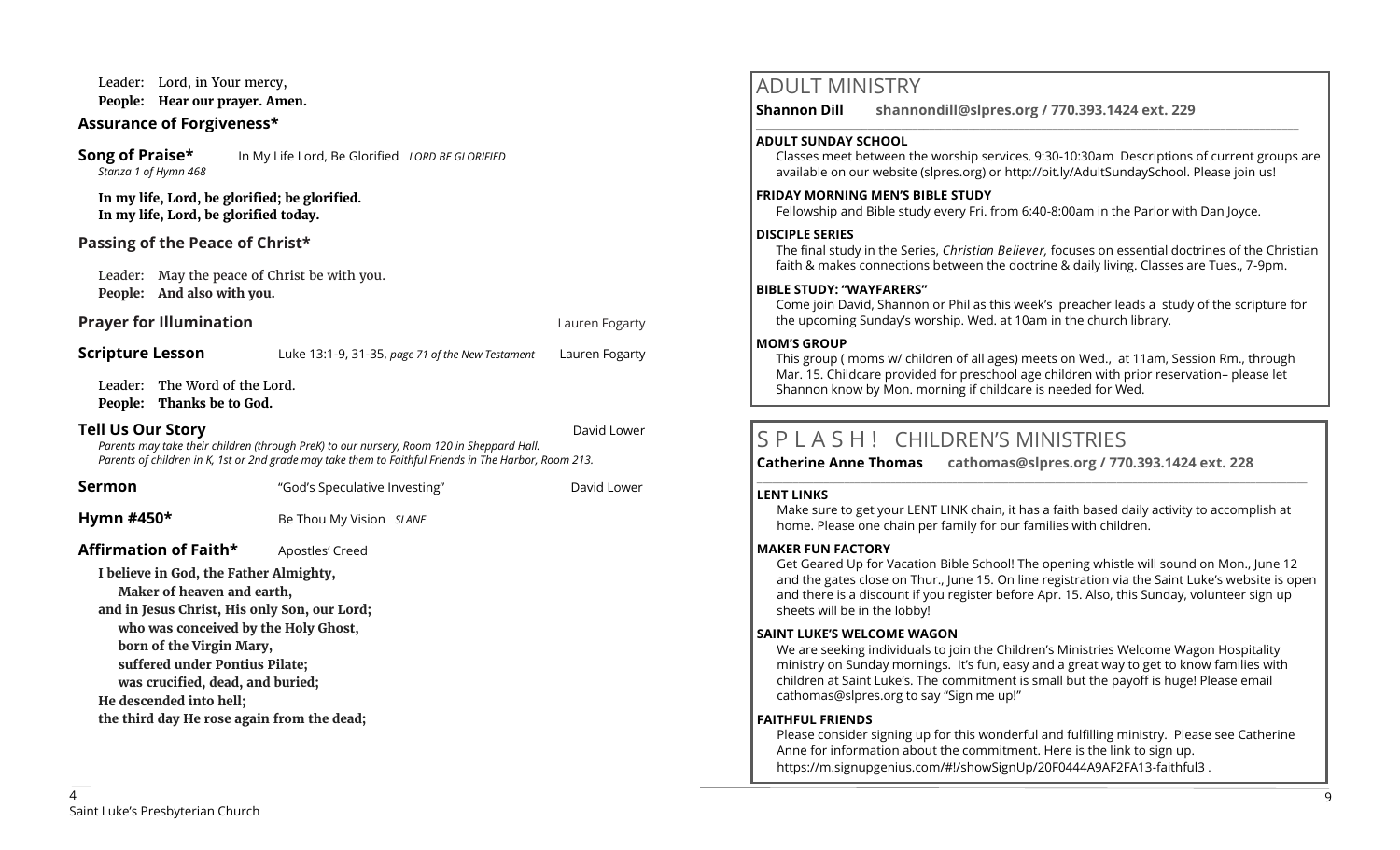#### Apostles' Creed *(continued)*

# 2017 LENT AND HOLY WEEK, "WORTHY BY GRACE"

| <b>Occasion</b> | Text               | <b>Theme</b>        |
|-----------------|--------------------|---------------------|
| Ash Wednesday   | Luke 9:51-62       | <b>Worth Going</b>  |
| First Lent      | Luke 13:1-9, 31-35 | Worth Cultivating   |
| Second Lent     | Luke 10:25-42      | Worth Helping       |
| Third Lent      | Luke 15:1-32       | Worth Finding       |
| Fourth Lent     | Luke 16:19-31      | Worth Sharing       |
| Fifth Lent      | Luke 18:31-19:10   | Worth Relating      |
| Sixth Lent      | Luke 19:29-44      | Worth Following     |
| Maundy Thursday | Luke 22:1-27       | Worth Remembering   |
| Good Friday     | Luke 23:32-47      | Worth Dying         |
| Easter Sunday   | Luke 24:1-12       | <b>Worth Saving</b> |
|                 |                    |                     |

Throughout the season of Lent, we encourage you to adopt a daily devotional practice if you aren't already doing so. We suggest that you sign up for "d365," a daily devotional which can be delivered each day via email or you can download the app for your tablet or smart phone. Go to <http://d365.org> to sign up or for more information.

# UPCOMING NEW MEMBER CLASSES

The dates for the next new member classes; Mar. 12th, 19th & 26th in the Session Room.

Mar. 12th- "Who Presbyterians Are" Mar. 19th- "What Presbyterians Do" Mar. 26th– "What Saint Luke's Presbyterians Are and Do"

Come join us to get connected and learn what this marvelous congregation is all about! Please contact David Lower, davidlower@slpres.org or Shannon Dill, shannondill@slpres.org. for more information or with any questions you may have.

# SAINT LUKE'S STEPHEN MINISTRIES

Due West UMC & Cobb Sr. Services invite you for "A Day with Teepa Snow: Today's Voice for Dementia" , Fri., Mar. 31, 8:30am - 4pm, FLC

> Due West United Methodist Church 3956 Due West Road, Marietta, GA 30064

This is a Free event open to family caregivers and professional caregivers. Teepa Snow is a renowned *Positive Approach T*o *Care* educator and trainer. **He ascended into heaven, and sitteth on the right hand of God the Father Almighty; from thence He shall come to judge the quick and the dead. I believe in the Holy Ghost; the holy catholic Church; the communion of saints; the forgiveness of sins; the resurrection of the body; and the life everlasting. Amen.**

## **Prayers of the People**

**The Lord's Prayer**

**Our Father, who art in heaven, hallowed be thy Name, thy kingdom come, thy will be done, on earth as it is in heaven. Give us this day our daily bread; and forgive us our debts, as we forgive our debtors; and lead us not into temptation, but deliver us from evil. For thine is the kingdom, and the power, and the glory, forever. Amen.**

#### **Offering Invitation**

*Giving is a tangible sign of worship. If you give electronically, there is a blue, laminated, electronic giving card in the pew rack to place in the offering plate as it is passed.*

**Offertory** Come, Ye Sinners, Poor and Needy *RESTORATION, arr. Ronald Turner* Chancel Choir

Come, ye sinners, poor and needy, Weak and wounded, sick and sore; Jesus ready stands to save you, Full of pity, love, and power.

Come, ye thirsty, come and welcome, God's free bounty glorify; True belief and true repentance, Every grace that brings you nigh.

I will arise and go to Jesus, He will embrace me in His arms; In the arms of my dear Savior, O there are ten thousand charms. *(Joseph Hart)*